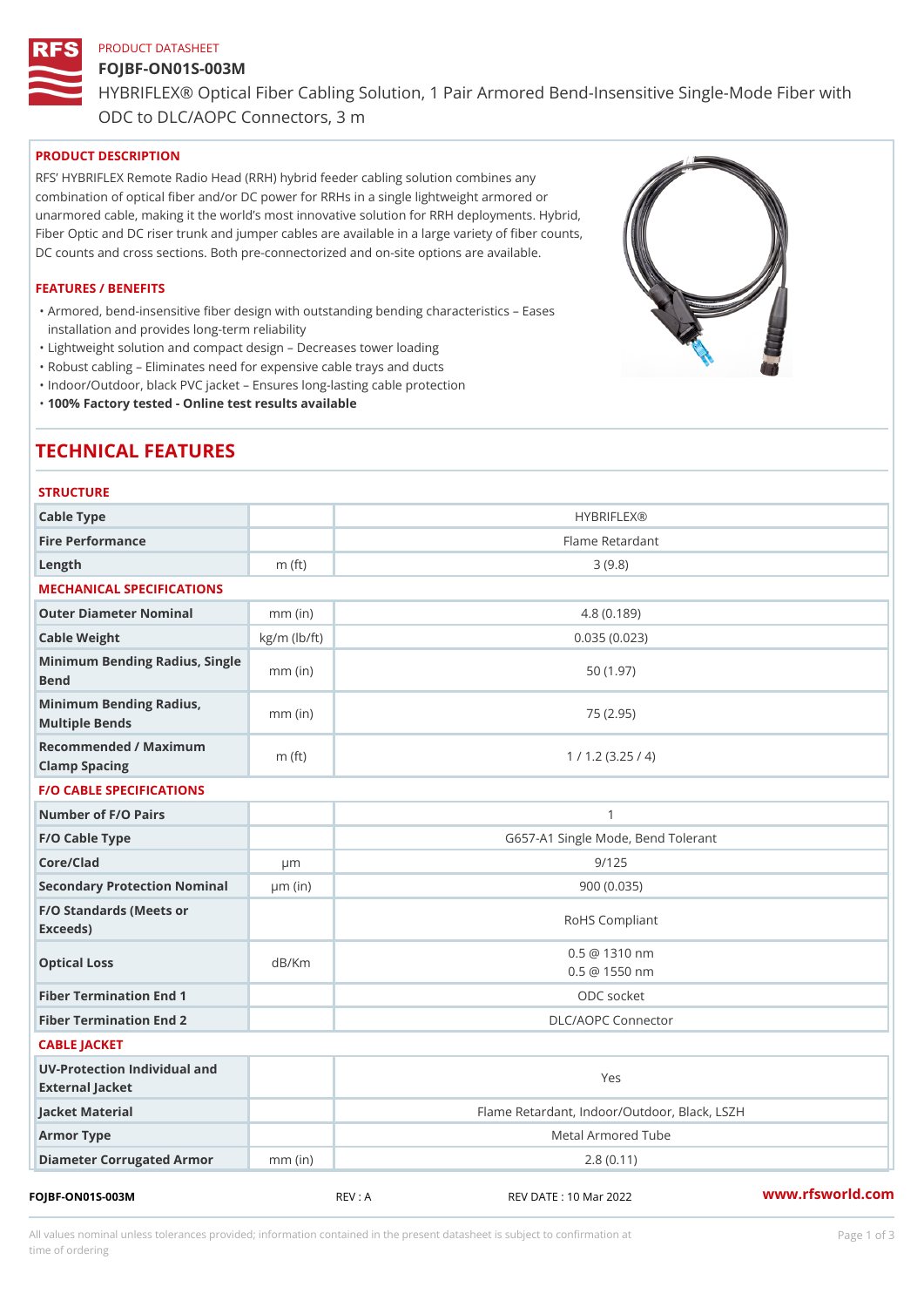## PRODUCT DATASHEET

# FOJBF-ON01S-003M

HYBRIFLEX® Optical Fiber Cabling Solution, 1 Pair Armored Bend-Inse ODC to DLC/AOPC Connectors, 3 m

#### TESTING AND ENVIRONMENTAL

| Storage Temperature              | $^{\circ}$ C ( $^{\circ}$ F $\vert$ | $-40$ to $70$ ( $-40$ to $158$ ) |
|----------------------------------|-------------------------------------|----------------------------------|
| Operation Temperature            | $^{\circ}$ C ( $^{\circ}$ F $\vert$ | $-40$ to 65 ( $-40$ to 149)      |
| Installation Temperature °C (°F) |                                     | $-20$ to 65 ( $-4$ to 149)       |

#### EXTERNAL DOCUMENT LINKS

Installation Guidelwinessad On-line Factory Te[s](https://www.rfsworld.com/pictures/userfiles/programs/AAST Latest Version.zip)teResults:

#### NOTES

Optimized for Nokia RRH

## ADDITIONAL ASSEMBLIES - ODC TO DLC

| Length, m | Model Number                   |
|-----------|--------------------------------|
| 1         | $HA - FOJBF - OL - 01SM - 1$   |
| -3        | $HA-FOJBF-OL-01SM-3$           |
| -5        | $HA - FOJBF - OL - 01SM - 5$   |
| 10        | $HA - FOJBF - O L - 01SM - 10$ |
| 20        | $HA - FOJBF - O L - 01SM - 20$ |

| Length, m | Model Number       |
|-----------|--------------------|
| 3         | $FOJBF-OBO1S-OO3M$ |
| .5        | $FOJBF-OBO1S-OO5M$ |

# ADDITIONAL ASSEMBLIES - ODC TO DLC/FULLAXS

| Length, m      | Model Number                  |
|----------------|-------------------------------|
|                | $HA - FOJBF - OA - 01SM - 1$  |
| 3              | $HA - FOJBF - OA - 01SM - B$  |
| 5              | $HA - FOJBF - OA - 01SM - 5$  |
| 1 <sub>0</sub> | $HA - FOJBF - OA - 01SM - 10$ |
| 20             | $HA - FOJBF - OA - 01SM - 20$ |
| 30             | HA-FOJBF-OA-01SM-30           |

#### ADDITIONAL ASSEMBLIES - ODC TO DLC/NB ADDITIONAL ASSEMBLIES - ODC TO DLC/R2CT

| Length, m | Model Number       |
|-----------|--------------------|
| - 3       | FOJBF-OC01S-003M   |
| 5         | $FOJBF-OCO1S-005M$ |
| 10        | $FOJBF-OCO1S-010M$ |
| 20        | FOJBF-OC01S-020M   |

#### ADDITIONAL ASSEMBLIES - ODC TO DLC/AOPC ADDITIONAL ASSEMBLIES - ODC TO DLC/AOPA

| Length, m | Model Number        |
|-----------|---------------------|
|           | $FOJBF-OPAO1S-003M$ |
| 5         | $FOJBF-OPAO1S-005M$ |
|           |                     |

| Length, m | Model Number       |
|-----------|--------------------|
| -3        | $FOJBF-ONO1S-003M$ |
| 5         | $FOJBF-ONO1S-005M$ |
| 10        | $FOJBF-ONO1S-010M$ |
| 2 O       | $FOJBF-ONO1S-020M$ |

FOJBF-ON01S-003M REV : A REV DATE : 10 Mar 2022 [www.](https://www.rfsworld.com)rfsworld.com

All values nominal unless tolerances provided; information contained in the present datasheet is subject to Pcapgelio an atio time of ordering